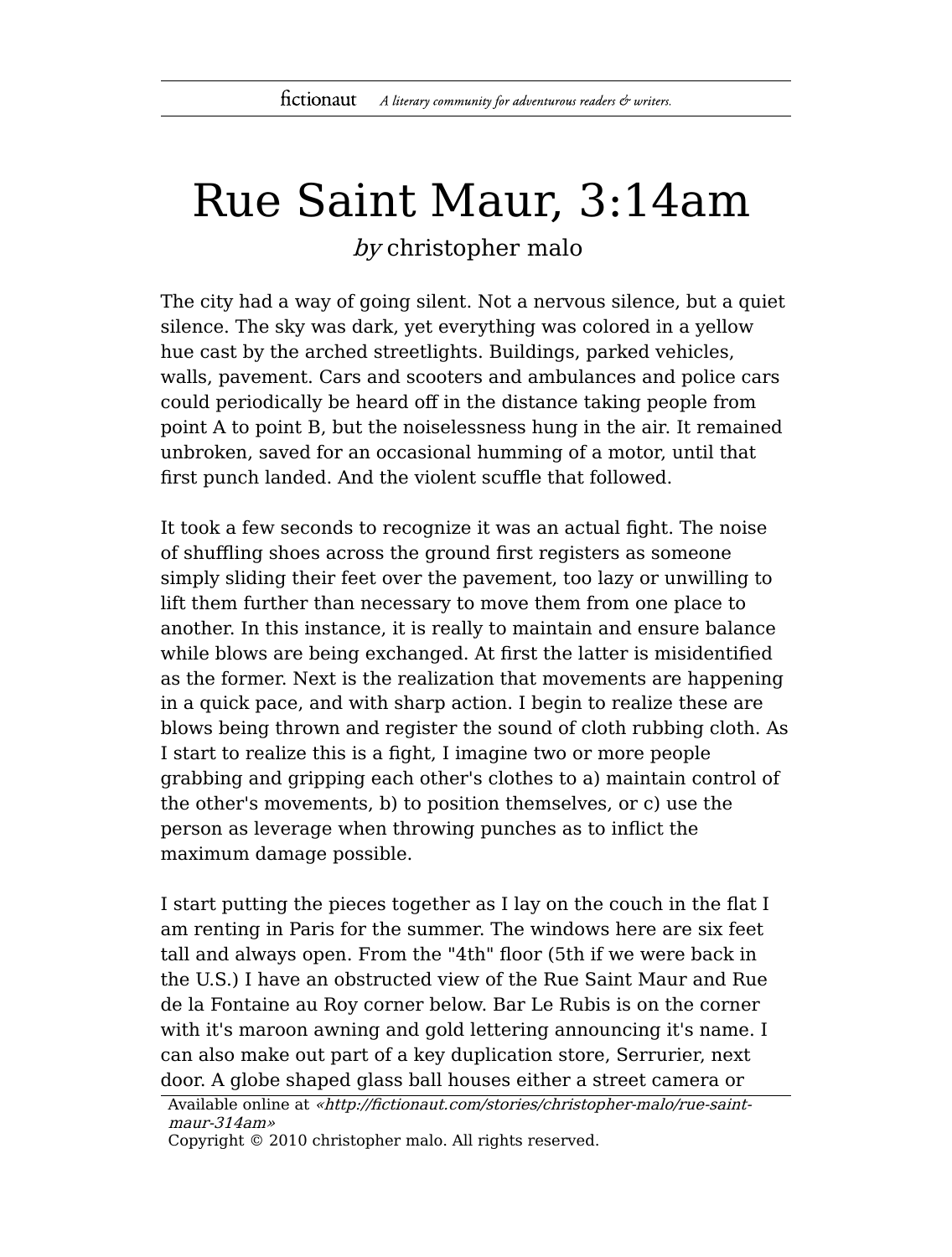street light. In either case, it is ineffective right now. I can't see the actual corner, but close to it, and almost down to the street. I wonder if I can actually see any of the action.

Leaping from the couch, I struggle for an ideal vantage position at each of the three windows of the apartment, hoping one will treat my eyesight with said people in conflict. I move quick because most of the times fights never happen, and if they do, they are usually over quick. Most of the time the shit-talking that preempts a fight -if a fight eventually even takes place at all, because most never rise to an actual physical exchange- lasts longer than the actual combat. But part of what was piquing my interest that cool July night in the 11th arrondissement, was that no words were being exchanged at all. It didn't have the earmarks of a drunken bar fight, disagreement between two lovers, or the strong-arming of one's personal possessions. So as I move from window to window and back to try and catch the smallest of glimpses of any action, I began to wonder if what was taking place was some sort of robbery.

I strain to listen, as my brain begins to process and arrange the pieces of the known and assumed puzzle. It tries to sort out the facts of what I had heard versus what I am guessing to be true, based on the likelihood of the way things were going down and had gone down in the past from my own empirical evidence/experience. Trying to peer between two of the other buildings forming our courtyard and down to the street below, still not able to see anything. Only listen.

And what I was hearing lead me to believe that this wasn't a one-onone confrontation, but maybe two or three on one. The amount of foot shuffling and the number of blows being thrown and landed had to be being delivered by more than four arms. The occasional grunt and groan could be made out as punches are thrown and land, but other than that, no shouting or cursing or verbal exchanges. Only appendages are talking with the occasional guttural response.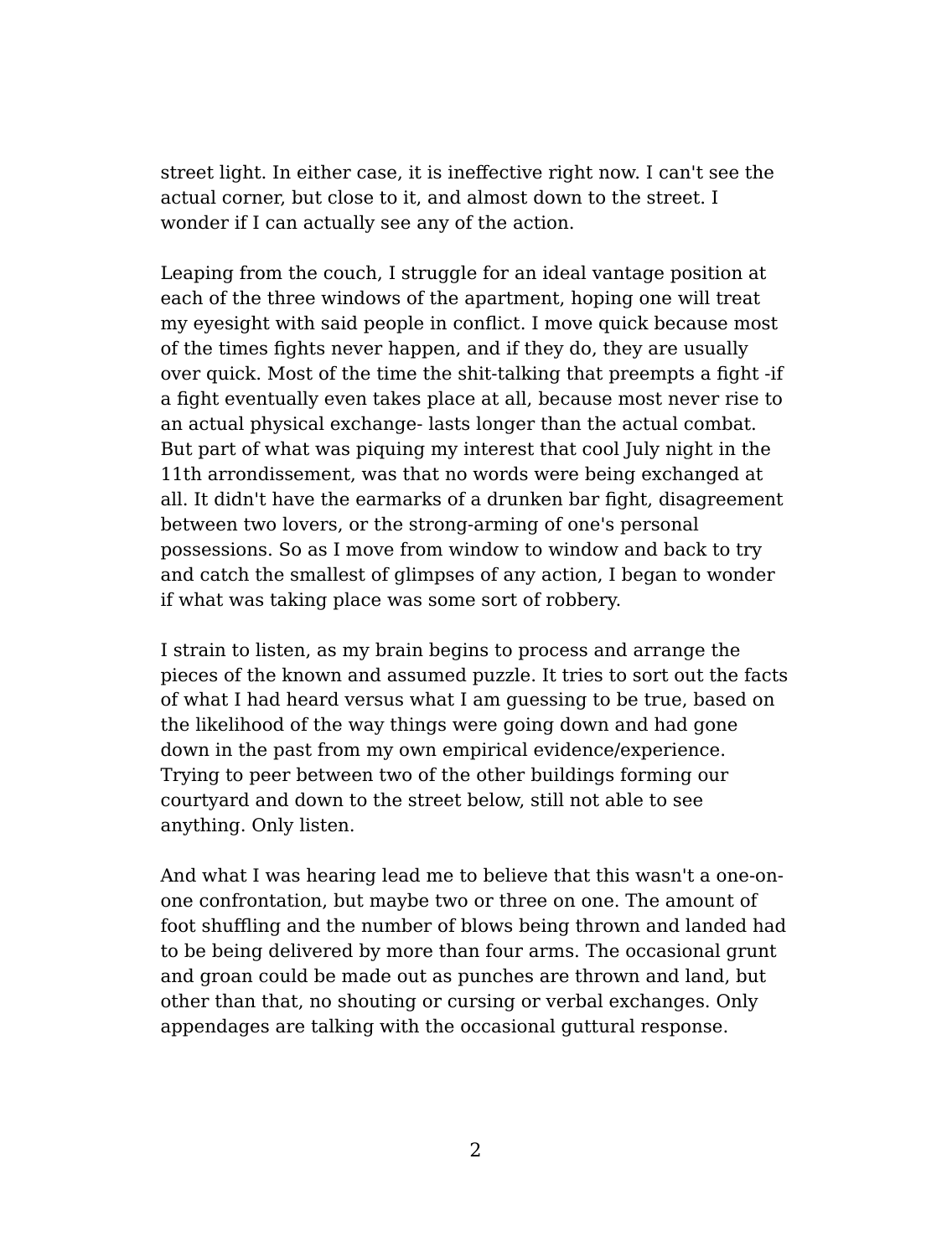Then I hear a noise that, if I am correct in my assumption as to what it is, will probably be a game changer and make this a very lopsided battle, as if an uneven fight wasn't likely to result in that from the beginning. It is the sound of a large stone or brick against concrete, in what I surmise is someone picking it up to move this drama to the climax and then the closing curtain. I listen intently, having surrendered that my eyes were not going to see what I wanted them to witness; the visuals to both fill in the blanks and also correct what my mind is constructing and putting together as the bits of information come in.

I hear an impact, followed by the sounds of the equation: rock + gravity = earth. And then one of the stranger results, nothing. For a split second. Was our victim unconscious? Dead? The answer is not elusive for long as the recipient of the stone's violent trajectory begins crying. Wailing. A noise somewhere in between injury and inebriation. A slow, escalating wailing. Loud. And growing louder. He cries out something in French, which I can not understand.

What I think I can make out is, "Blood. Blooooooooooood..." On the one hand it makes sense. If he had gotten bricked, there was a substantial chance blood could be involved. On the other hand, I don't speak the language and thought my mind could be processing what it heard and forcing it to fit into the context of what I think I would hear.

I realize my brain is trying to rectify two thing simultaneously. One is the "blood" translation. That is either going really well or I am completely off track. The other thought process is trying to resolve is that after I hear the brick/rock/stone/boulder hit the man and then the pavement, I no longer hear any fighting. But I also don't hear footsteps fleeing the scene of the crime. Odd. It didn't seem like the violence had escalated until possible serious bodily injury had occurred and then the perpetrators realizing the err of taking